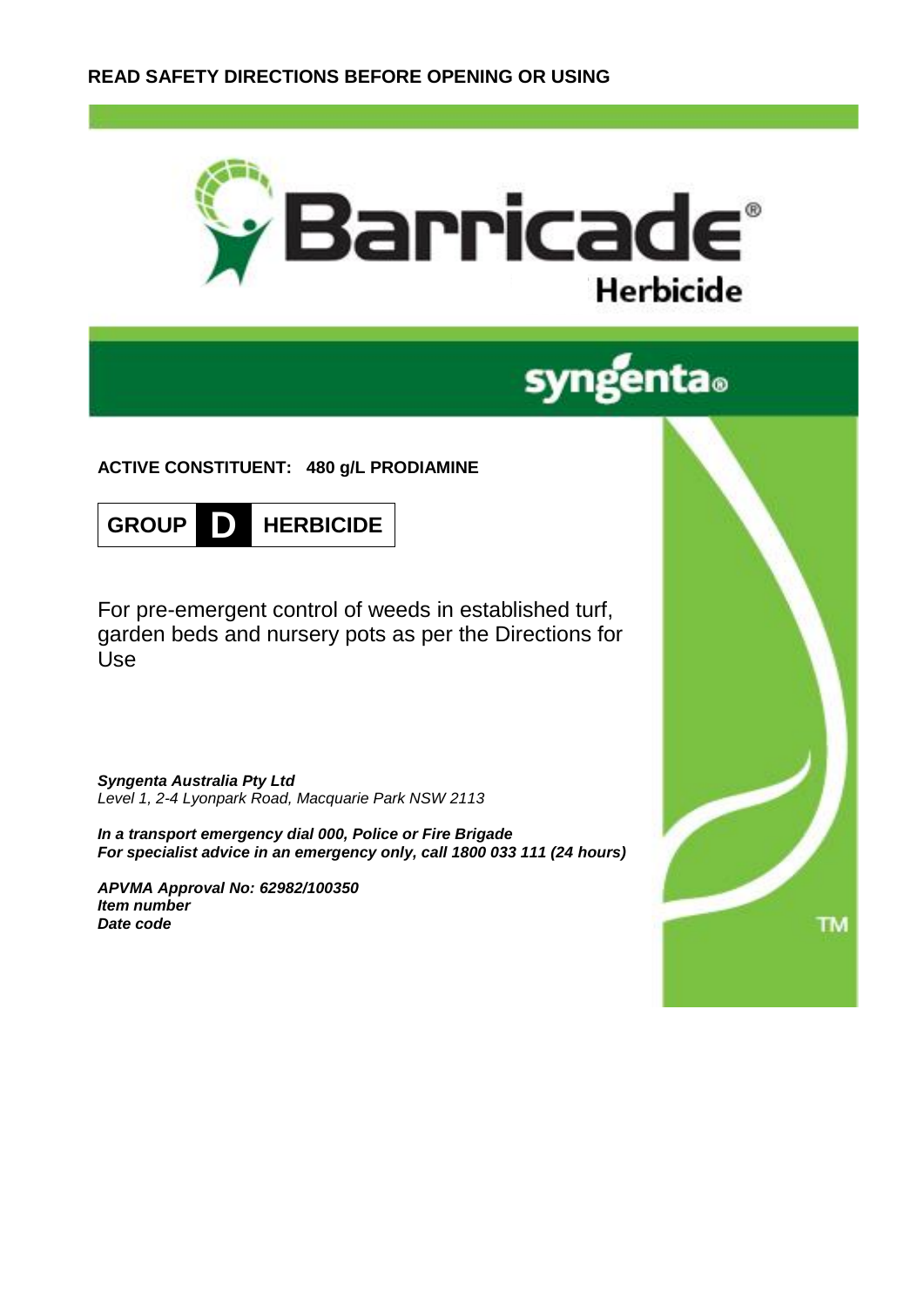# **DIRECTIONS FOR USE**

# **Restraints**

DO NOT blend BARRICADE onto dry fertiliser or any other granular material

DO NOT apply with aircraft or through any type of irrigation equipment

DO NOT apply to turf under stress

DO NOT apply to golf course putting greens or bowling greens

DO NOT apply to newly seeded, sodded or sprigged turf. Delay application until turf is at 100% cover and root system is developed beyond a 3 cm depth

DO NOT apply to garden beds over the top of mulch

DO NOT apply to recently re-potted or newly potted seeds, cuttings, divisions or plants. Allow a period of establishment within which a substantial root system can be developed

DO NOT apply if heavy rain has been forecast within 48 hours

DO NOT apply to waterlogged soil

DO NOT irrigate to the point of runoff within 3 days of application

DO NOT apply to turf which is not well established

## **Spray Drift Restraints**

DO NOT apply with spray droplets smaller than a **COARSE** spray droplet size category according to "*APVMA Compliance Instructions for Mandatory COARSE or Larger Droplet Size Categories"* located under this title in the GENERAL INSTRUCTIONS section of this label

DO NOT apply when wind speed is less than 3 or more than 20 kilometres per hour as measured at the application site

DO NOT apply during surface temperature inversion conditions at the application site

DO NOT apply with a nozzle height greater than 50 cm above the ground

Users of this product MUST make an accurate written record of the details of each spray application within 24 hours following application, and must KEEP this record for at least 2 years. The spray application details that must be recorded are:

1. Date with start and finish times of application

- 2. Location address and paddock(s) sprayed
- 3. Full name of this product
- 4. Amount of product used per hectare and number of hectares applied to
- 5. Crop or situation and weed or pest
- 6. Wind speed and direction during application
- 7. Air temperature and relative humidity during application
- 8. Nozzle brand, type, spray angle, nozzle capacity and spray system pressure measured during application

9. Name and address of person applying this product

Additional record details may be required by the state or territory where this product is used

#### **Mandatory No-Spray Zones**

DO NOT apply if there are aquatic and wetland areas including aquacultural ponds, surface streams and rivers within 120 metres downwind from the application area

DO NOT apply if there are sensitive crops, gardens, landscaping vegetation, protected native vegetation or protected animal habitats within 20 metres downwind from the application area

DO NOT apply if using Monument® Liquid Turf Herbicide and BARRICADE tank mix for control of winter grass if non-target vegetation is within 60 metres downwind from the application area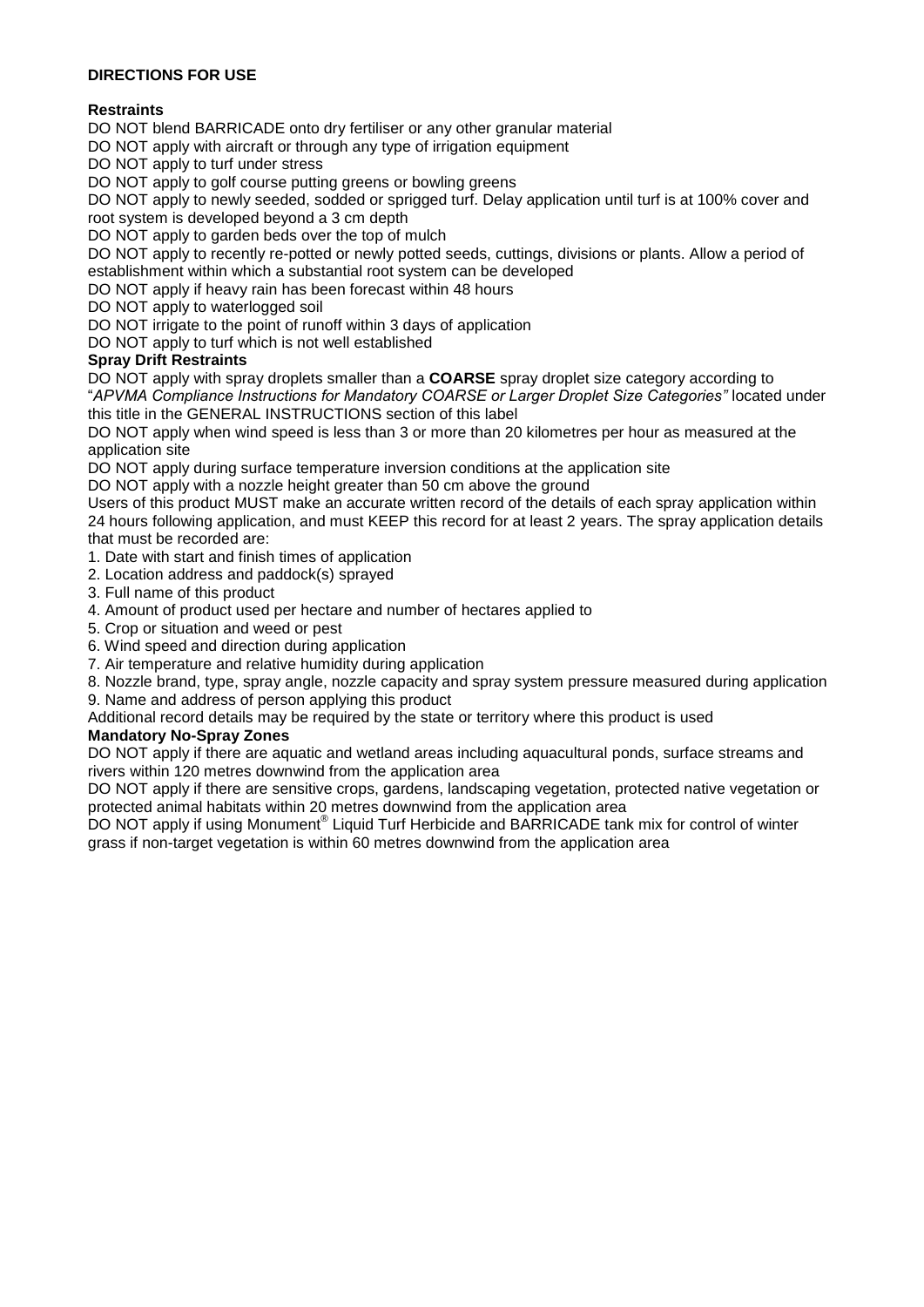| <b>Situation</b>                                                                                                                                                                                                                                                                                                                                                                                                                                                                                           | Weeds                                                                                                                                                                                                                         | Rate        | <b>Critical Comments</b>                                                                                                                                                                                                                                                                                                                                                                                                                                                                                                                                                                                                                         |  |
|------------------------------------------------------------------------------------------------------------------------------------------------------------------------------------------------------------------------------------------------------------------------------------------------------------------------------------------------------------------------------------------------------------------------------------------------------------------------------------------------------------|-------------------------------------------------------------------------------------------------------------------------------------------------------------------------------------------------------------------------------|-------------|--------------------------------------------------------------------------------------------------------------------------------------------------------------------------------------------------------------------------------------------------------------------------------------------------------------------------------------------------------------------------------------------------------------------------------------------------------------------------------------------------------------------------------------------------------------------------------------------------------------------------------------------------|--|
| <b>Established turf</b><br><b>Bahia Grass (Paspalum</b><br>notatum),<br><b>Buffalo Grass (Stenotaphrum</b><br>secundatum),<br><b>Carpet Grass (Axonopus</b><br>affinis, Axonopus<br>compressus),<br>Common Couch (Cynodon<br>dactylon),<br><b>Hybrid Couch (Cynodon</b><br>dactylon x Cynodon<br>transvaalensis),<br>Kikuyu (Pennisetum<br>clandestinum),<br><b>Qld Blue Couch (Digitaria</b><br>didactyla),<br>Seashore Paspalum<br>(Paspalum vaginatun),<br>Zoysia (Zoysia japonica,<br>Zoysia matrella) | <b>Barnyard Grass</b><br>(Echinocloa crus-galli),<br>Crab Grass (Digitaria<br>sanguinalis),<br>Parramatta Grass<br>(Sporobolus africana),<br>Rat's Tail Fescue (Vulpia<br>myuros),<br>Summer Grass (Digitaria<br>sanguinalis) | 1 to 3 L/ha | Apply prior to weed emergence in early spring for<br>residual control of up to 6 months.<br>A repeat application (3 to 4 months after initial<br>application) may be needed if lower rates are used in<br>high weed pressure situations or during extended<br>germination periods due to environmental conditions.<br>Refer to Application section for detailed information.                                                                                                                                                                                                                                                                     |  |
|                                                                                                                                                                                                                                                                                                                                                                                                                                                                                                            | Crowsfoot Grass (Eleusine<br>indica)                                                                                                                                                                                          |             | Apply prior to weed emergence in early spring.<br>For residual control of up to 4 months use 1 to 2 L/ha.<br>For residual control of up to 6 months use 2 to 3 L/ha.<br>A repeat application (3 to 4 months after initial<br>application) may be needed if lower rates are used in<br>high weed pressure situations or during extended<br>germination periods due to environmental conditions.<br>Note: Crowsfoot Grass germinates later than Crab<br>Grass and/or Summer Grass. In situations with<br>multiple weeds present use higher rates to ensure<br>adequate residual control.<br>Refer to Application section for detailed information. |  |
|                                                                                                                                                                                                                                                                                                                                                                                                                                                                                                            | African Lovegrass<br>(Eragrostis curvula),<br>Bahia Grass (Paspalum<br>notatum),<br>Kentucky Blue Grass (Poa<br>patensis)                                                                                                     | 2 to 3 L/ha | Apply prior to weed emergence in early spring.<br>Residual control of up to 6 months.<br>A repeat application (3 to 4 months after initial<br>application) may be needed if lower rates are used in<br>high weed pressure situations or during extended<br>germination periods due to environmental conditions.<br>Refer to Application section for detailed information.                                                                                                                                                                                                                                                                        |  |
|                                                                                                                                                                                                                                                                                                                                                                                                                                                                                                            | Paspalum (Paspalum<br>dilitatum)                                                                                                                                                                                              | 2 to 4 L/ha |                                                                                                                                                                                                                                                                                                                                                                                                                                                                                                                                                                                                                                                  |  |
|                                                                                                                                                                                                                                                                                                                                                                                                                                                                                                            | Winter Grass (Poa annua)                                                                                                                                                                                                      | 1 to 2 L/ha | In the presence of emerged Poa annua plants<br>Tank mix with 225 mL/ha of Monument Liquid and<br>0.25% v/v non-ionic surfactant and apply during late<br>summer to early autumn for residual control of up to 6<br>months.<br>In the absence of emerged Poa annua<br>Apply as solo product.<br>A repeat application (3 to 4 months after initial<br>application) may be needed if lower rates are used in<br>high weed pressure situations or during extended<br>germination periods due to environmental conditions.<br>Refer to Application section for detailed information.                                                                  |  |
|                                                                                                                                                                                                                                                                                                                                                                                                                                                                                                            |                                                                                                                                                                                                                               | 4 L/ha      | In areas where post-emergent herbicides for Poa<br>annua control may pose a high risk of tracking or<br>off site damage (ie greens surrounds, slopes on<br>high side of greens, etc)<br>Apply prior to weed emergence in late summer to early<br>autumn for residual control of up to 6 months.<br>A repeat application (3 to 4 months after initial<br>application) may be needed in high weed pressure<br>situations or during extended germination periods due<br>to environmental conditions.<br>Refer to Application section for detailed information.                                                                                      |  |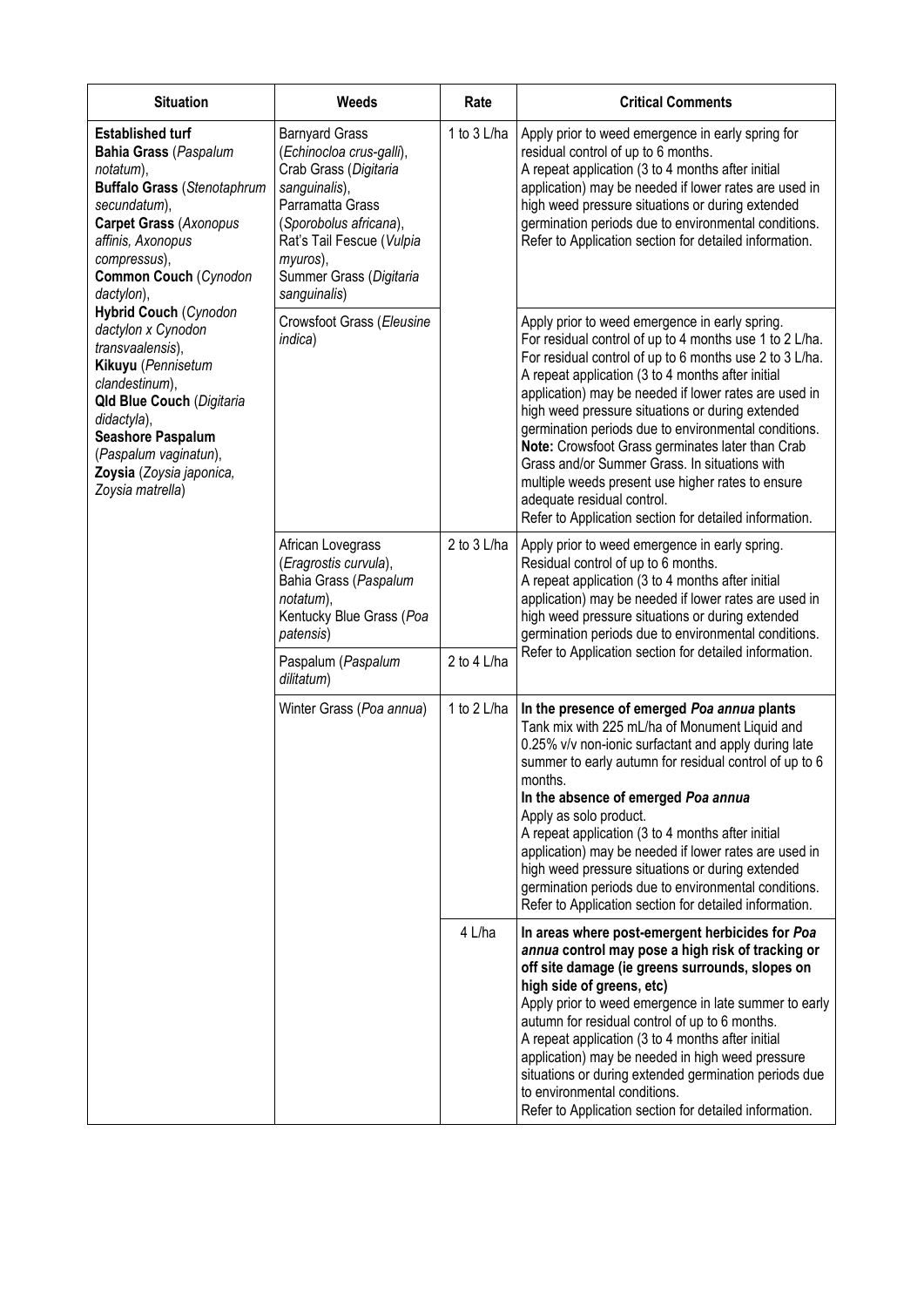| <b>Situation</b>                                                                                                               | Weeds                                                                                                                                                                                                                                                                                                                                                                                                                                                                                                                                                                                       | Rate        | <b>Critical Comments</b>                                                                                                                                                                                                                                                                                                                                                                                                                                                                                                                                |
|--------------------------------------------------------------------------------------------------------------------------------|---------------------------------------------------------------------------------------------------------------------------------------------------------------------------------------------------------------------------------------------------------------------------------------------------------------------------------------------------------------------------------------------------------------------------------------------------------------------------------------------------------------------------------------------------------------------------------------------|-------------|---------------------------------------------------------------------------------------------------------------------------------------------------------------------------------------------------------------------------------------------------------------------------------------------------------------------------------------------------------------------------------------------------------------------------------------------------------------------------------------------------------------------------------------------------------|
| Garden beds (under<br>mulch) and potted plants<br>in nurseries, public open<br>spaces and residential or<br>commercial gardens | <b>Nursery weeds</b><br>such as<br>African Lovegrass (Eragrostis curvula),<br>Barnyard Grass (Echinocloa crus-galli),<br>Chickweed (Ceratium glomeratum),<br>Crab Grass (Digitaria sanguinalis),<br>Crowsfoot Grass (Eleusine indica),<br>Creeping Oxalis (Oxalis corniculata),<br>Cudweed (Gnaphalium spp),<br>Paspalum (Paspalum dilatatum),<br>Prairie Grass (Bromus wildenowie),<br>Rat's Tail Fescue (Vulpia myuros),<br>Ryegrass (Lolium perenne),<br>Sow Thistle (Sonchus spp),<br>Summer Grass (Digitaria ciliaris),<br>Willowherb(Epilobium ciliatum),<br>Winter Grass (Poa annua) | 4 to 8 L/ha | Apply prior to weed emergence for<br>residual control of up to 4 months in<br>potted plants and 6 months in garden<br>beds under mulch. Use higher rates<br>in situations of high weed pressure or<br>for difficult to control weeds.<br>Apply the product to garden beds<br>and wash in before applying mulch<br>so that the herbicide reaches the soil.<br>DO NOT apply using spraying<br>equipment carried on the back of the<br>user.<br>DO NOT apply using low pressure<br>hand wand.<br>Refer to Application section for<br>detailed information. |

# **NOT TO BE USED FOR ANY PURPOSE, OR IN ANY MANNER, CONTRARY TO THIS LABEL UNLESS AUTHORISED UNDER APPROPRIATE LEGISLATION**

# **WITHHOLDING PERIOD: DO NOT GRAZE TREATED TURF/LAWN OR FEED TURF/LAWN CLIPPINGS FROM ANY TREATED AREA TO POULTRY OR LIVESTOCK**

## **GENERAL INSTRUCTIONS**

BARRICADE is a selective pre-emergent herbicide that provides residual control of weeds in established turf, garden beds and potted plants. BARRICADE controls susceptible weeds by interfering with cell division in the root tips of newly germinated weeds.

#### *Turf*

BARRICADE is safe to use on established turf species listed in the Directions for Use.

In the case of Bahia Grass, BARRICADE will be safe to use on existing turf swards where established Bahia Grass plants can be tolerated or are desirable. BARRICADE will only control newly germinating seed of Bahia Grass after it has been sprayed. Weed control in turf is most effective when BARRICADE is activated by at least 6 mm of rainfall or irrigation before weed seeds germinate and within 7 days after application.

#### *Garden Beds under Mulch and Potted Plants*

Weed control in garden beds and potted plants is most effective when BARRICADE is activated by irrigation immediately post-application and before weed seeds germinate.

#### **Mixing**

Add the required quantity of BARRICADE directly to a spray tank containing 2/3 of the required spray volume. Add the rest of the water and ensure the mix is thoroughly agitated before application.

# *Monument Liquid Tank Mix for Turf*

Add Monument Liquid and non-ionic surfactant after BARRICADE, then add the rest of the water and ensure the mix is thoroughly agitated before application. Refer to Monument Liquid label for specific mixing instructions.

## **Application**

#### *Turf*

DO NOT apply with aircraft or through any type of irrigation equipment.

Apply prior to weed emergence in early spring (summer weeds) or late summer to early autumn (*Poa annua*). Ensure product placement as close to soil surface as possible. Total application volume should not be lower than 500 L/ha. Use extremely coarse droplets eg Air Induction 08 nozzles, use strainers with no less than a 50-mesh rating. Wash in with at least 6 mm rain or irrigation within 7 days of application.

Spray nozzles should be uniformly spaced and of the same size, and should provide accurate and uniform application. To ensure accuracy, calibrate sprayer at the beginning of the season before use and recalibrate frequently. Apply at a volume of greater than 500 L water/ha. Observe sprayer nozzles frequently during the spraying operation to ensure that the spray pattern is uniform. Avoid overlapping of spray runs. Ensure that boom height for broadcast application does not exceed 50 cm above the leaf blades of the turf. Avoid application under conditions when uniform coverage cannot be obtained or when spray drift may occur.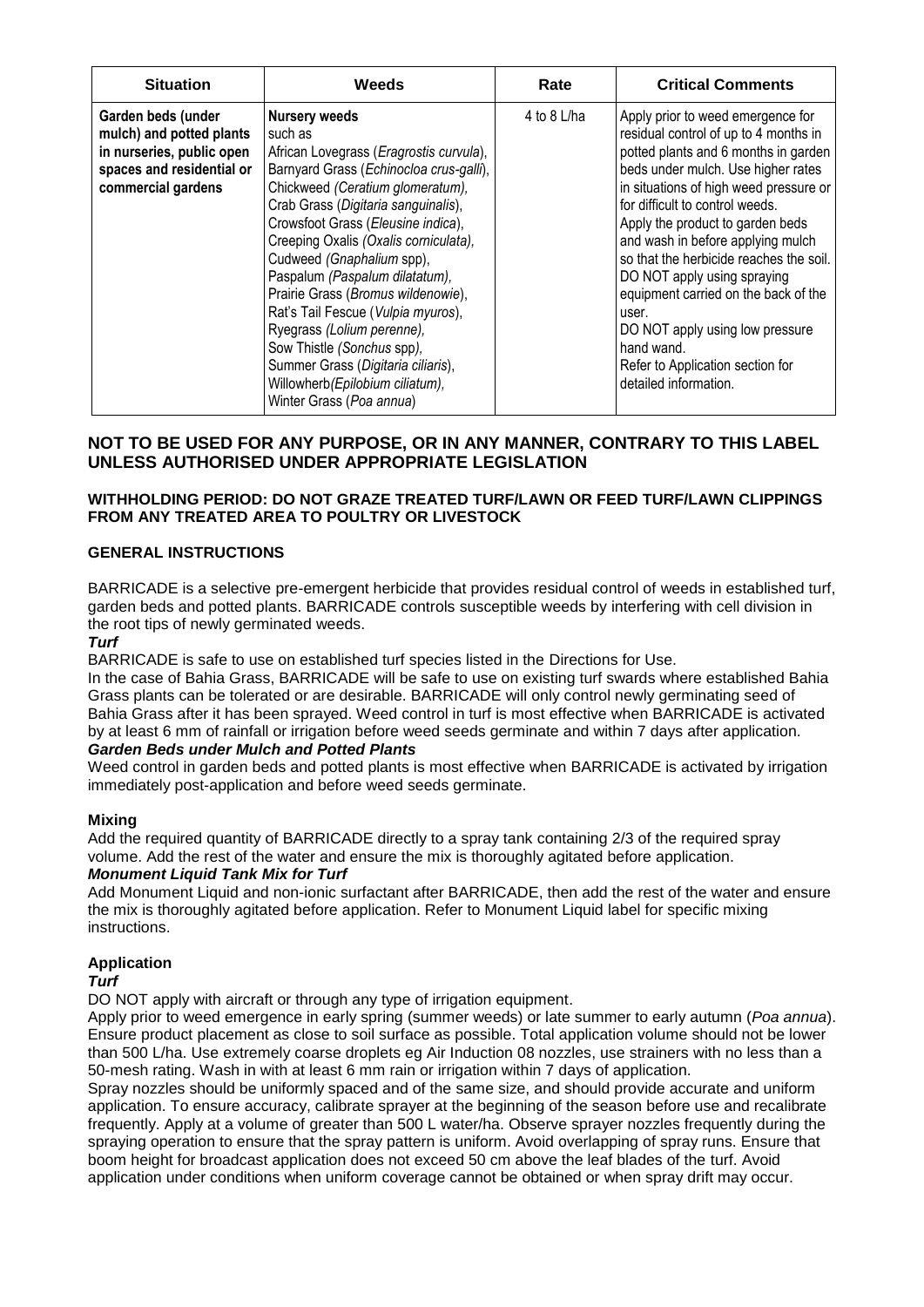# *Monument Liquid Tank Mix for Turf*

Ensure even product placement. Total application volume should be 400 to 800 L/ha. Use coarse droplets eg Air Induction 08 nozzles. Wash in with at least 6 mm rain or irrigation within 7 days after application. Refer to Monument Liquid label for specific application instructions.

## *Garden Beds and Potted Plants*

DO NOT apply with aircraft or through any type of irrigation equipment

DO NOT apply over the top of existing mulch

Apply prior to weed emergence. Ensure product placement as close to soil surface as possible. Total application volume should not be lower than 500 L/ha. For best results use extremely coarse droplets eg Air Induction 08 nozzles, use strainers with no less than a 50-mesh rating. When used on garden beds or potted plants wash in immediately with minimum 3 mm rain or irrigation. Consideration must be given to the impacts of foliage and canopy densities on placement of herbicide in the soil. Where canopy densities may pose a problem, use higher total application volumes and higher wash in volumes.

#### *APVMA Compliance Instructions for Mandatory COARSE or Larger Droplet Size Categories*

These instructions inform users of this chemical product how to lawfully comply with the requirement of a COARSE or larger spray droplet size category for spray application.

Spray droplet size categories are defined in the ASAE S572 Standard (newer name may also be shown as ASABE) or the BCPC guideline. Nozzle manufacturers may refer to one or both to identify droplet size categories, but for a nozzle to comply with this requirement, the manufacturer must refer to at least one.

**Complying with the label requirement to use a specific droplet size category means using the correct nozzle that will deliver that droplet size category under the spray operation conditions being used. The APVMA has approved only the following specific methods for choosing the correct nozzle. Use one of the methods specified in these instructions to select a correct nozzle to deliver a COARSE or larger droplet size category.** 

# *Mandatory instructions for ground applications for COARSE droplet size or larger categories*

USE ONLY nozzles that the nozzles' manufacturer has rated to deliver a COARSE, a VERY COARSE or an EXTREMELY COARSE droplet size category as referenced to ASAE S572 or BCPC. Choose a nozzle specified to provide the droplet size required in the label Spray Drift Restraints. DO NOT use a higher spray system pressure than the maximum the manufacturer specifies for the selected nozzle to deliver the droplet size category required in the label Spray Drift Restraint.

### **Compatibility**

As formulations of other manufacturers' products are beyond the control of Syngenta, and water quality varies with location, all mixtures should be tested prior to mixing commercial quantities. BARRICADE is compatible with Monument Liquid.

#### **Clean up**

After tank mixing with Monument Liquid refer to the Monument Liquid label for spray tank cleaning instructions.

#### **Replanting interval**

*Turf*

DO NOT replant any crop, ornamentals or overseed with cool season grasses for winter cover to treated areas for a period of 6 months after application.

#### *Garden Beds and Nursery Pots*

DO NOT plant seeds in treated soil for 6 months after application.

#### **Herbicide Resistance Warning GROUP D HERBICIDE**

BARRICADE Herbicide is a member of the dinitroaniline group of herbicides and has the tubulin formation inhibitor mode of action. For weed resistance management this product is a Group D herbicide. Some naturally occurring weed biotypes resistant to BARRICADE and other Group D herbicides may exist through normal genetic variability in any weed population. The resistant individuals can eventually dominate the weed population if these herbicides are used repeatedly. These resistant weeds will not be controlled by BARRICADE or other Group D herbicides. Since the occurrence of resistant weeds is difficult to detect prior to use, Syngenta Australia Pty Ltd accepts no liability for any losses that may result from the failure of BARRICADE to control the resistant weeds. Advice as to strategies and alternative treatments that can be used should be obtained from your local supplier, consultant, local Department of Agriculture, Primary Industries Department or a Syngenta representative.

#### **Integrated Pest Management**

The possible effects of BARRICADE on integrated pest management (IPM) strategies in the turf industry have not been studied at the proposed rates. However, based on available information, it cannot be ruled out that BARRICADE may have an adverse effect on non-target beneficial turfgrass invertebrates where such IPM is practised.